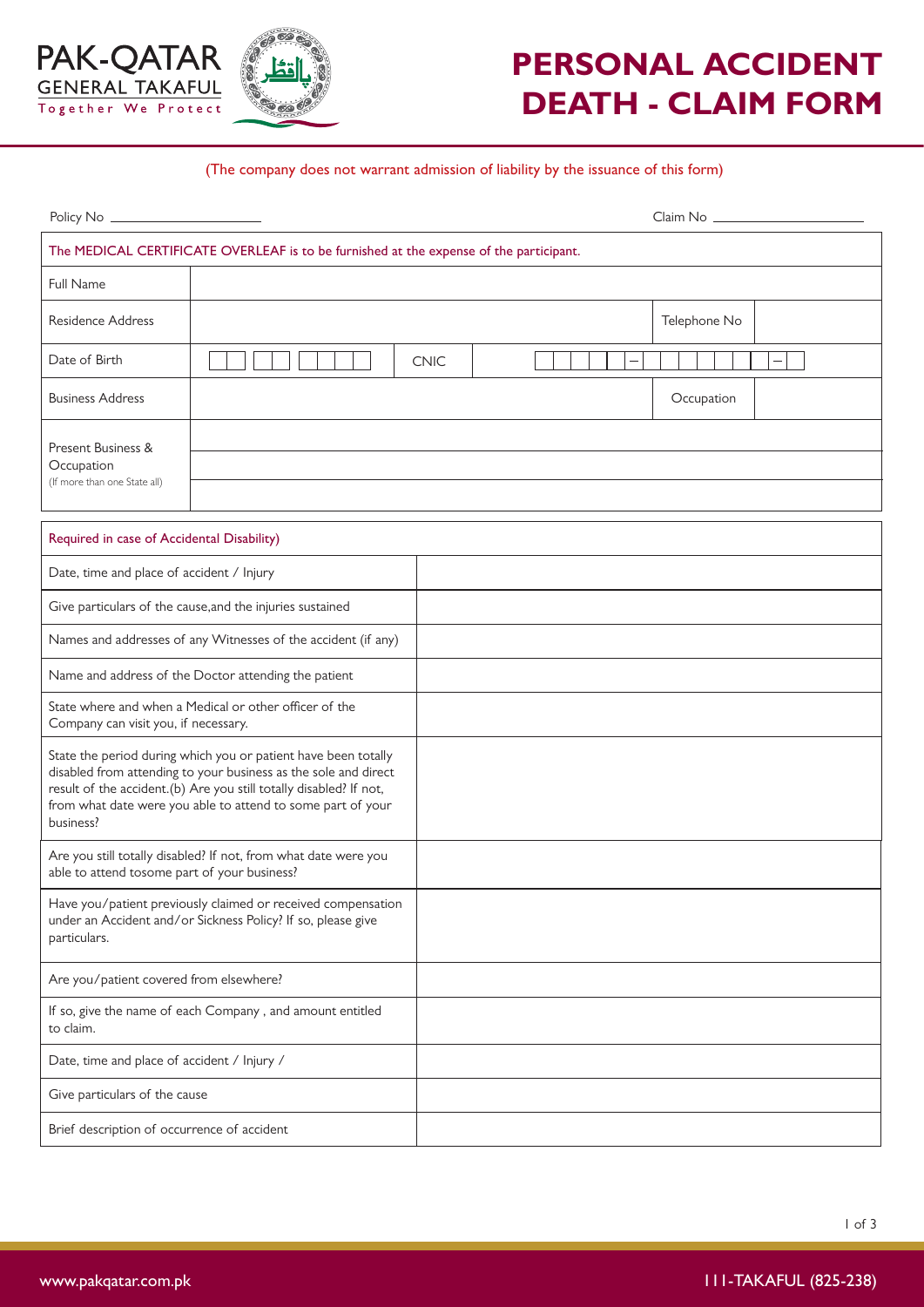| Name and address of Hospital & Doctor attended the patient       |     |
|------------------------------------------------------------------|-----|
| Did police investigated the incident? If yes, please provide the | Yes |
| name of police station & investigation officer.                  | No  |
| Did post mortem take place? If yes, please provide the copy of   | Yes |
| report                                                           | No  |

P.S.The MEDICAL CERTIFICATE from the attending physician is to be furnished at the expense of theparticipant/beneficiary/claimant.

I, the undersigned, do hereby declare that, to the best of my knowledge and belief, the foregoing particulars are true and correct.

I authorize any insurance/Takaful company, physician, hospital or other healthcare provider, or any other organization, institution or person that may have records, documents or knowledge regarding the deceased to release any information requested regarding this claim and the loss reported. I understand this information will be used by the Pak Qatar General Takaful, or its authorized representatives, for the purpose of evaluating and determining coverage for this claim. I know I have a right to receive a copy of this authorization upon request and agree that a photographic or facsimile copy of this authorization is as valid as the original. I agree that this authorization shall be valid for the duration of this claim.

I understand that any person who knowingly and with intent to defraud or deceive any insurance/Takaful company files a claim containing any materially false,incomplete or misleading information may be subject to prosecution for fraud.

Name& Relation with Participant

 $($ In case the claimant is different from Participant $)$ :

| Contact No: _   |                                                                         |
|-----------------|-------------------------------------------------------------------------|
| CNIC:<br>—<br>— |                                                                         |
|                 | W W<br>$\mathbb{Z}$<br>$\mathbb{I}$                                     |
|                 | $\mathbb{I}_{\!\!\mathscr{D}}$                                          |
|                 |                                                                         |
|                 | $\bigcirc$<br>$\left( \quad \right)$<br>( )<br>$\bigcirc$<br>$\bigcirc$ |
|                 |                                                                         |
|                 | $\rightarrow$                                                           |
|                 | (.,                                                                     |
|                 |                                                                         |
|                 |                                                                         |
|                 | $\bigcirc$                                                              |
|                 |                                                                         |